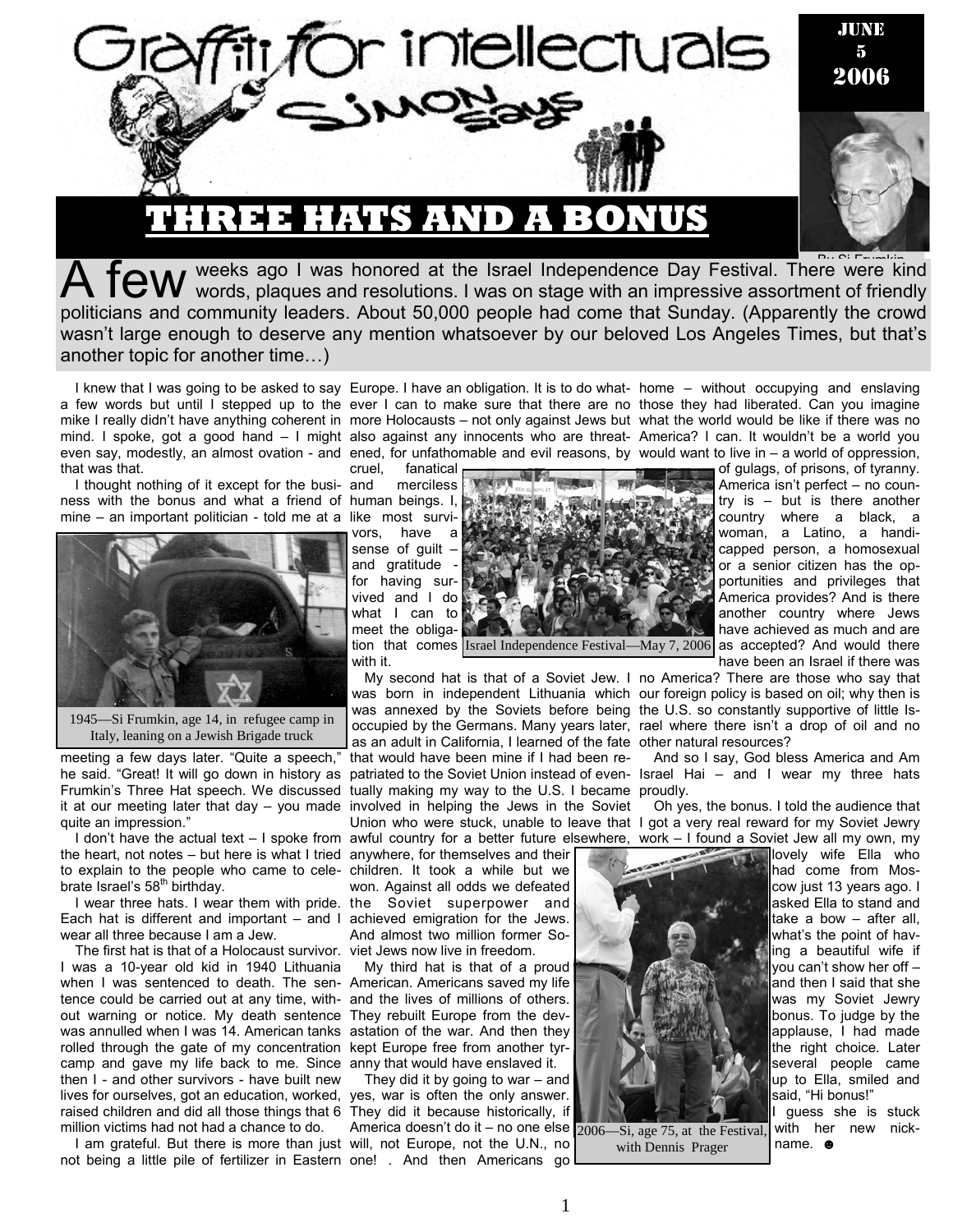## **IEVER AGAIN!** By Charles Krauthammer, May 5, 2006

THE CREATION OF THE ZIONIST STATE WAS SUPPOSED TO PROTECT THE POST-HOLOCAUST JEW FOREVER

When  $\mathsf{M}$  something happens for the first time in 1,871 years, it is worth noting. In the year  $\mathsf{M}$  70, and again in 135, the Roman Empire brutally put down Jewish revolts in Judea, destroying Jerusalem, killing hundreds of thousands of Jews and sending hundreds of thousands more into slavery and exile. For nearly two millennia, the Jews wandered the world. And now, in 2006, for the first time since then, there are once again more Jews living in Israel — the successor state to Judea — than in any other place on Earth.

 Israel's Jewish population has just passed 5.6 million. America's Jewish popu-Khmelnytsky Insurrection of 1648-49 and lation was about 5.5 million in 1990, dropped to about 5.2 million 10 years later and is in a precipitous decline that, because of low fertility rates and high levels of assimilation, will cut that number in half



by midcentury. When 6 million European Jews were killed in the Holocaust, only two main

centers of Jewish life remained: America and Israel. That binary star system remains today, but a tipping point has just been reached. With every year, as the Jewish population continues to rise in Israel and decline in America (and in the rest of the Diaspora), Israel increasingly becomes, as it was at the time of Jesus, the center of the Jewish world.

An epic restoration, and one of the most improbable. To take just one of the remarkable achievements of the return: Hebrew is the only "dead" language in recorded history to have been brought back to daily use as the living language of a nation. But there is a price and a danger to this transformation. It radically alters the prospects for Jewish survival.

For 2,000 years, Jews found protection in dispersion — protection not for individual communities, which were routinely per-

secuted and massacred, but protection for the Jewish people as a whole. Decimated here, they could survive there. They could be persecuted in Spain and find refuge in Constantinople. They could be massacred in the Rhineland during



the Crusades or in the Ukraine during the yet survive in the rest of Europe.

Hitler put an end to that illusion. He

demonstrated that modern anti-Semitism married to modern technology — railroads, disciplined bureaucracies, gas chambers that kill with industrial efficiency could take a scattered people and "concentrate" them for annihilation.

The establishment of Israel was a Jewish declaration to a world that had allowed the Holocaust to happen — after Hitler had made his intentions



perfectly clear — that the Jews would henceforth resort to self-protection and self-reliance. And so they have, building a Jewish army, the first in 2,000 years, that prevailed in three great wars of survival (1948-49, 1967 and 1973).

But in a cruel historical irony, doing so required concentration — putting all the eggs back in one basket, a tiny territory hard by the Mediterranean, eight miles wide at its waist. A tempting target for those who would finish Hitler's work.

His successors now reside in Tehran. The world has paid ample attention to President Mahmoud Ahmadinejad's declaration that Israel must be destroyed. Less attention has been paid to Iranian leaders' pronouncements on exactly *how* Israel would be "eliminated by one storm," as Ahmadinejad has promised.

Former president Ali Akbar Hashemi Rafsanjani, the presumed moderate of this gang, has explained that "the use of a nuclear bomb in Israel will leave nothing on



the ground, whereas it will only damage the world of Islam." The logic is impeccable, the intention clear: A nuclear attack would effectively destroy tiny Israel, while any retalia-

tion launched by a dying Israel would have no major effect on an Islamic civilization of a billion people stretching from Mauritania to Indonesia.

As it races to acquire nuclear weapons, Iran makes clear that if there is any trouble, the Jews will be the first to suffer. "We have announced that wherever [in Iran] America does make any mischief, the first place we target will be Israel," said Gen. Mohammad Ebrahim Dehghani, a top Revolutionary Guards commander. Hitler was only slightly more direct when he announced seven months before invading Poland that, if there was another war, "the result will be . . . the annihilation of the Jewish race in Europe."

Last week Bernard Lewis, America's dean of Islamic studies, who just turned 90 and remembers the 20th century well, confessed that for the first time he feels it is 1938

again. He did not need to add that in 1938, in the face of the gathering storm — a



fanatical, aggressive, openly declared enemy of the West, and most determinedly of the Jews — the world did nothing.

When Iran's mullahs acquire their coveted nukes in the next few years, the number of Jews in Israel will just be reaching 6 million. Never again?  $\Rightarrow$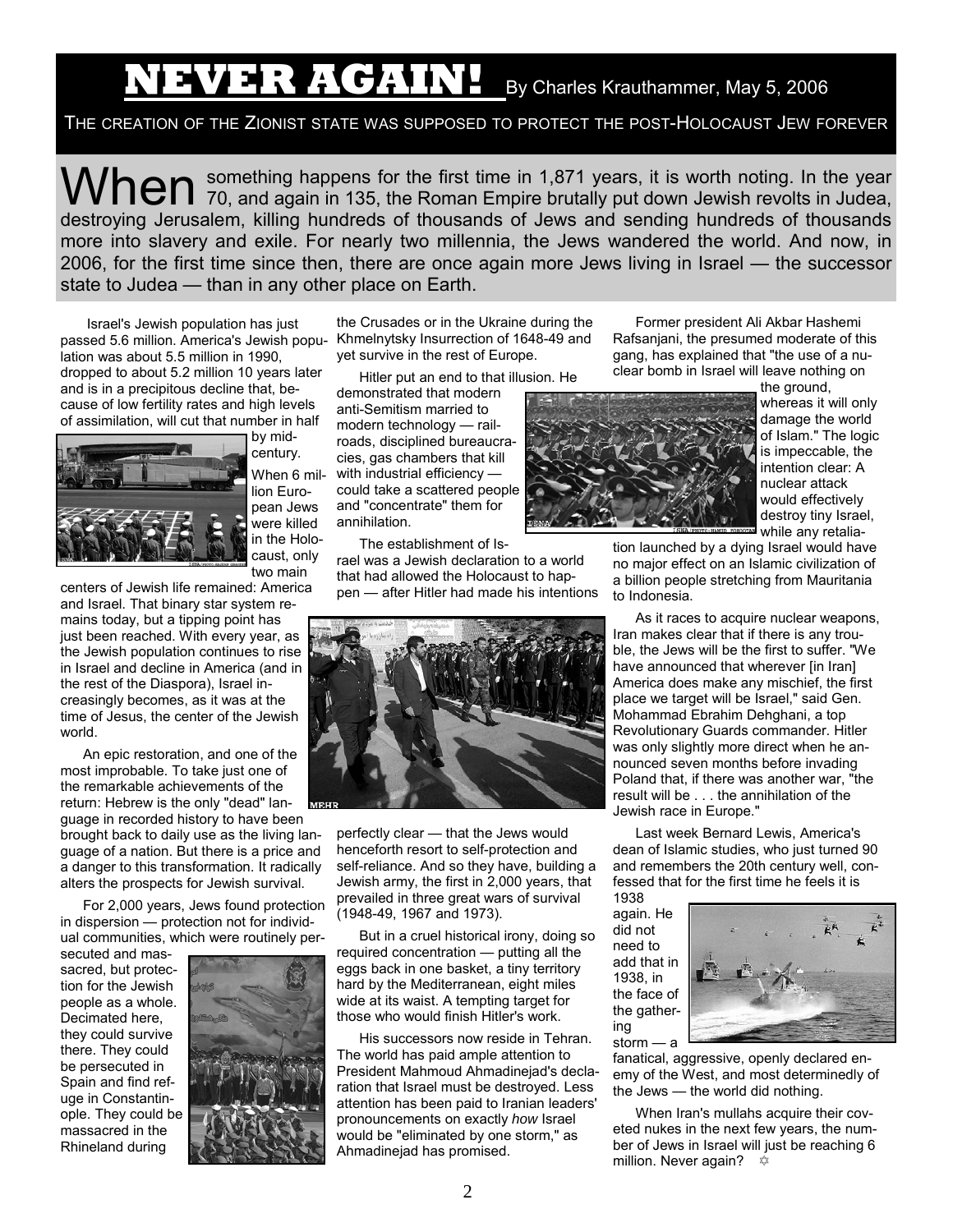

I admit it - I am jealous! I am jealous because I remember that the largest demon-<br>I admit it stration on behalf of Soviet Jews was in Los Angeles over 30 years ago we drew about 10,000 people.

 But just a few weeks ago, about 500,000 people went into Los Angeles streets on behalf of illegal immigrants. I watched it on television and all I could say was "Wow!"

There were giant demonstrations all across America and you can bet your bottom dollar that no matter what the opposi-



tion and the criticism, the politicians have been impressed and will do something about fixing the prob-

lem. After all, we never had crowds nearly as large and the politicians were eagerly helping us to save Soviet Jews. So, with millions demonstrating, attention will be paid.

But there was something about all this that amazed me even more. It would have been unthinkable - obscene - to wave Soviet flags at our demonstrations. It would have been just as unthinkable to have immigrants from Germany carry nazi flags to protest that U.S. borders were closed to refugees from Hitler. I doubt that Ethiopian Jews in Israel carry Ethiopian flags or yell the equivalent of *"Viva Ethiopia!"* when they demand that Israel lets in more Ethiopians. And in California, when a store in Orange County flew a communist North Vietnamese flag, it was demolished by Vietnamese refugees who had been lucky enough to get into the U.S.

So why were the recent demonstrations on behalf of people who wanted to leave Mexico, Guatemala, Honduras, El Salvador and the rest displaying thousands of flags of those supposedly awful places and yelling "Viva!" to them?

I have written in the past that my definition of what is the most important difference between a good and a bad country is validated by those who vote with their feet: a good country is one that is faced with hordes of people who would like to come in and has to protect itself from an unmanageable influx, while the bad country's population would like to leave, at any price, but is not allowed to do so. By these criteria,

North Korea, Cuba, China, the former Soviet Union, East Germany and the rest of the East European bloc were bad while the U.S. and the West were good.

But this presents a problem: what about Mexico? On one hand, it doesn't stop its people from leaving; in fact, it pressures its northern neighbor to admit them uncondi-

tionally. But on the other hand, when it comes to treating its own immigrants is probably more cruel, inconsiderate, discriminatory and unfair than just about any other country certainly much worse than the U.S.

Here are some of Mexico's current laws - according to the 1917 Constitution, later amended, and officially translated by the Organization of American States - on illegal and legal immigrants who had the misfortune of having landed in Mexico.

*Article 33*: Foreigners may not, in any way, participate in the political affairs of the country. This is interpreted as banning, among other things, the participation in demonstrations and expressions of opinions about domestic politics.

*Article 32*: Given the equality of other criteria, Mexicans shall have the priority over foreigners for all classes of concessions and for all employment, positions or commissions of the government where citizenship is not mandatory. In any case, no foreigner may serve in the armed forces or in police or security forces in peacetime. All foreigners, legal immigrants and naturalized citizens are banned from serving as military officers, crews of Mexican-flag ships or aircraft, and chiefs of airports or seaports.

*Article 55*: Immigrants may not become federal lawmakers - a Mexican senator or congressman must be a Mexican citizen by birth. Article 91 puts the same ban on becoming a member of the Cabinet, a justice

of the Supreme Court (Article 95) and a member of the clergy (Article 130).

*Article 27*: Only Mexicans by birth or naturalization and Mexican companies have the right to acquire ownership of lands, waters and their appurtenances or to obtain concessions for the same. I guess there goes my hope for buying a farm or a

house in Mexico...

*A*r*ticle 11* guarantees protection against "undesirable aliens resident in the country" and a*rticle 16* gives private citizens the right to make citizen's arrests: *"...any person may arrest illegal aliens and hand them over to the police for* 

*prosecution."* 

And on deportation, here is article 33: *The Federal Executive shall have the exclusive power to compel; any foreigner whose remaining here may be deemed inexpedient to abandon the national territory immediately and without the necessity for previous legal action.* 

Mexico currently deports about 160,000 undocumented immigrants yearly. They come mostly from Central America with a



smaller number from Asia, Africa and the Middle East - all on their way to the U.S. The cost ranges from about \$1500 to as much as \$10,000 for Asians and Europeans. Half of the money is usually paid in advance with the balance due after arrival in America. Ac-

cording to the Mexican National Human Rights commission, they are vulnerable to maltreatment by both criminals and the authorities - robbed, sexually exploited, extorted, beaten and even killed.

So, should they scream "*Viva Mexico*!" and wave flags of the countries they escaped from? Ұ